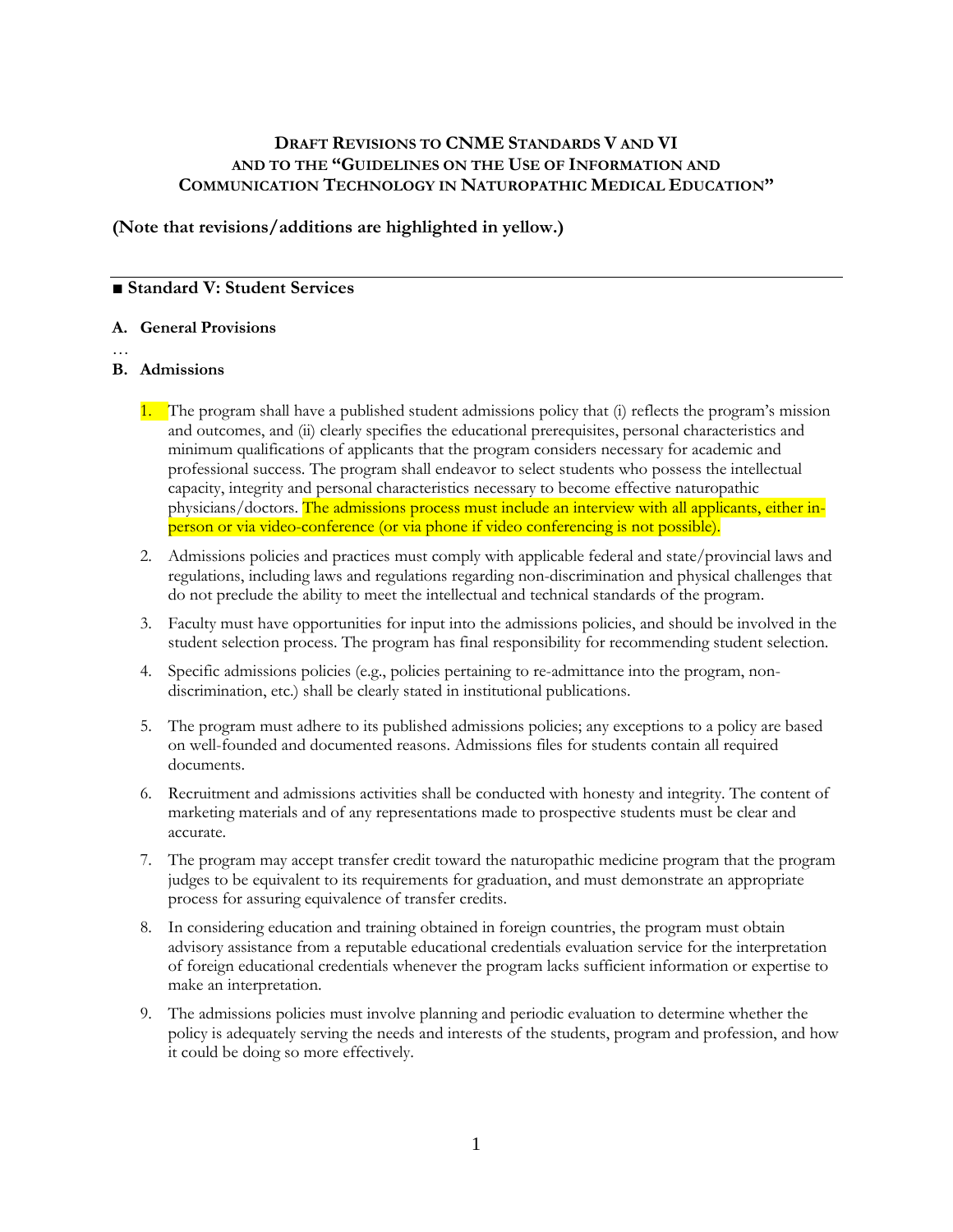#### **C. Student Records**

**…**

**D. Tuition and Financial Aid**

…

### **E. Counseling**

…

**F. Use of Information and Communication Technology**

**G. Official Publications and Online Resources**

…

…

## **■ Standard VI: Program of Study**

## **A. Program Development, Delivery and Integration**

…

## **B. Academic Component**

…

## **C. Clinical Education Component**

- 1. The clinical education component of the program is competency based and integrated with the academic component of the program of study. It provides an opportunity for students to develop competence in applying naturopathic principles, philosophy and clinical theory to clinical practice, as well as for further development and application of the knowledge, skills, attitudes, behaviors and values introduced in the academic component.
- 2. The clinical educational component enables students to develop the clinical competence, skills, professionalism and confidence necessary for successful clinical practice. The clinical component also enables students to become integral members of the health care profession and active participants in the community, to collaborate effectively with providers in other health care fields, and to work in integrative/multidisciplinary health care settings.
- 3. Student achievement standards, competencies, policies, and evaluation procedures in the clinical education component are consistent with the principle of gradually ascending student responsibility: the level of clinical responsibility accorded student clinicians is gradually increased in accordance with their level of competence.
- 4. The following are among the elements that characterize the clinical education component:
	- a. A clinical experience that integrates naturopathic principles, philosophy, clinical theory and clinical practice into every clinical interaction;
	- b. A clinical experience that provides students with the opportunities to develop the clinical knowledge, skills and critical judgment necessary for safe and effective practice as a primary care/general practice naturopathic physician/doctor, including patient counseling on health promotion and disease prevention, patient assessment, diagnosis, treatment, prognosis and management, and referral as appropriate;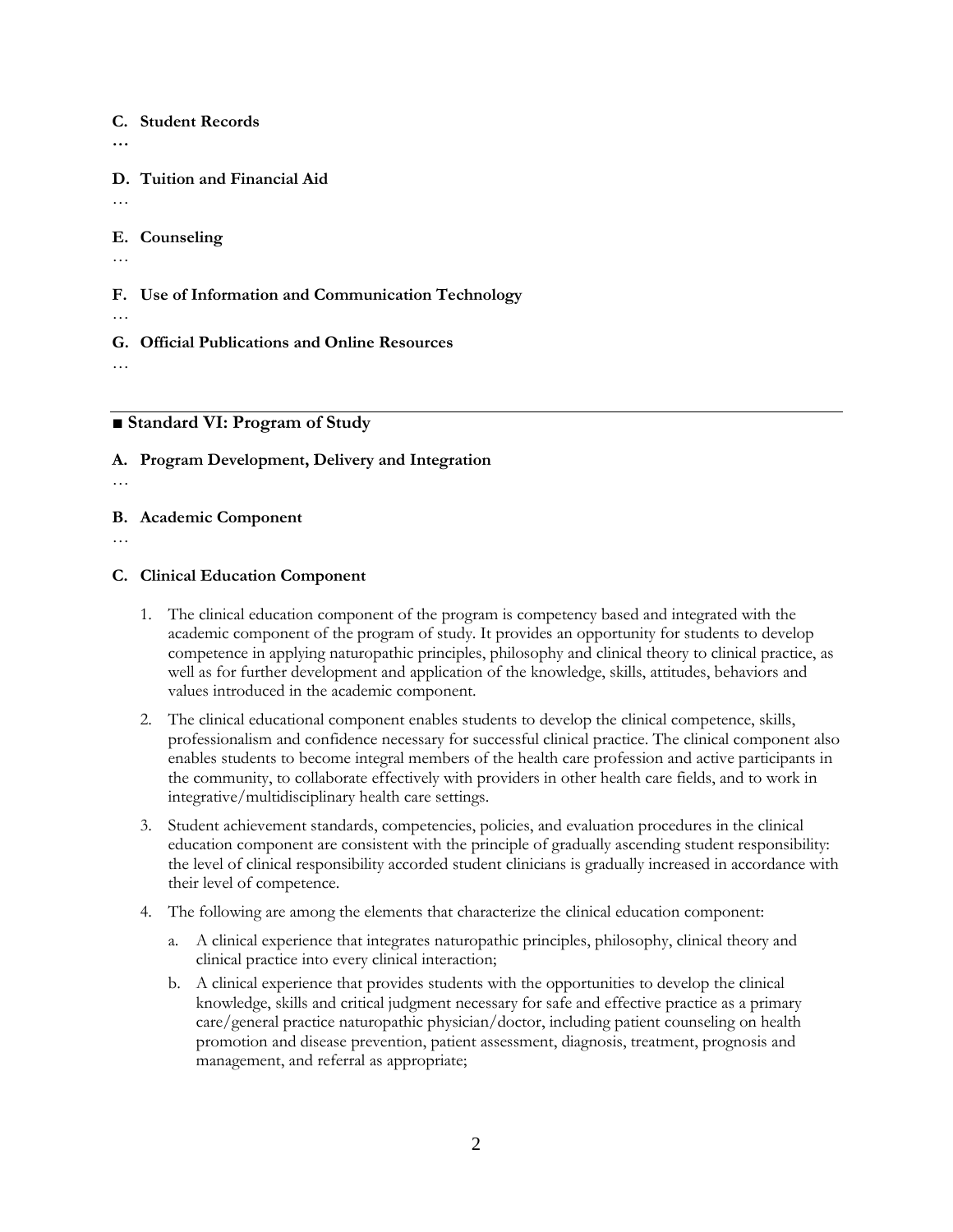- c. Opportunities to demonstrate competence in the full range of naturopathic therapies as set forth in Standard VI (note that in lieu of patient interactions, up to 10% of the clinical education experience may consist of carefully planned and well-designed patient simulation-type activities intended to address identified deficits in the clinical training experience);
- d. Opportunities to develop the knowledge, skills, attitudes and behaviors necessary to establish effective professional relationships with patients, faculty, colleagues, other health care practitioners and the public;
- e. Opportunities to treat patients of all ages, to treat a wide variety of conditions and diseases, and to develop case management skills;
- f. Opportunities to develop cultural competence in such areas as human sexuality and gender sensitivity, as well as in cross-cultural situations;
- g. Opportunities to develop an understanding of medical ethics and the medical consequences of common societal and environmental problems;
- h. Group forums for discussion among clinical faculty and students on a variety of clinical subjects and case analyses, with the inclusion of naturopathic principles, philosophy and clinical theory as relevant to the discussion topic;
- i. Opportunities to develop a thorough knowledge and the necessary skills of charting and coding practices and patient record maintenance, including applicable jurisdictional legal requirements (e.g., electronic communications and telemedicine); and
- j. Opportunities in naturopathic practice management (e.g., attracting and retaining patients, time management, charging and collecting fees, etc.).
- 5. The program's clinical education component provides at least 1,200 clock hours of clinical training involving patient contact in residential clinical settings. The following requirements pertain to the clinical education component:
	- a. Of the 1,200 hours, student clinicians must spend a minimum of 850 hours involved in patient care, in either a primary or secondary capacity, under direct supervision of clinical faculty members, in a naturopathic clinic where clinical competencies are evaluated by the program.
	- b. The 1,200 hours of clinical experience may include the time students spend in preceptorship and field observation experiences in practicing naturopathic physicians' offices or in other clinical settings; however, time spent in preceptorship and field observation may not count towards the fulfillment of the 850 hours requirement stated in the previous section.
	- c. The program must have a written policy covering preceptorships that ensures a consistent and worthwhile educational experience, and must have a formal relationship with each preceptor based on its written policy.
	- d. The program establishes and maintains specific minimum numbers of separately scheduled patient interactions as follows: (i) a total number of patient interactions that each student clinician—practicing in either a primary, secondary or preceptorship capacity—must attain by graduation (this number must be at least 450), and (ii) the number of patient interactions that each student clinician—working in a primary capacity involving assessment and/or treatment of patients under clinical faculty supervision—must attain by graduation (this number must be at least 225). The minimum numbers established by the program must be demonstrably sufficient to ensure student acquisition of required competencies.
	- e. Of the required 1,200 hours of clinical education, at least 900 clock hours are supervised by licensed/registered naturopathic physicians/doctors. The type of supervision provided and the faculty-to-student clinician ratio are appropriate for achieving both high-quality clinical training and high-quality patient care. For most clinical education settings, the faculty clinician to student ratio should be 1 to 6 or better.
	- f. Students may participate in grand rounds, community service, and skills classes, as well as in clinical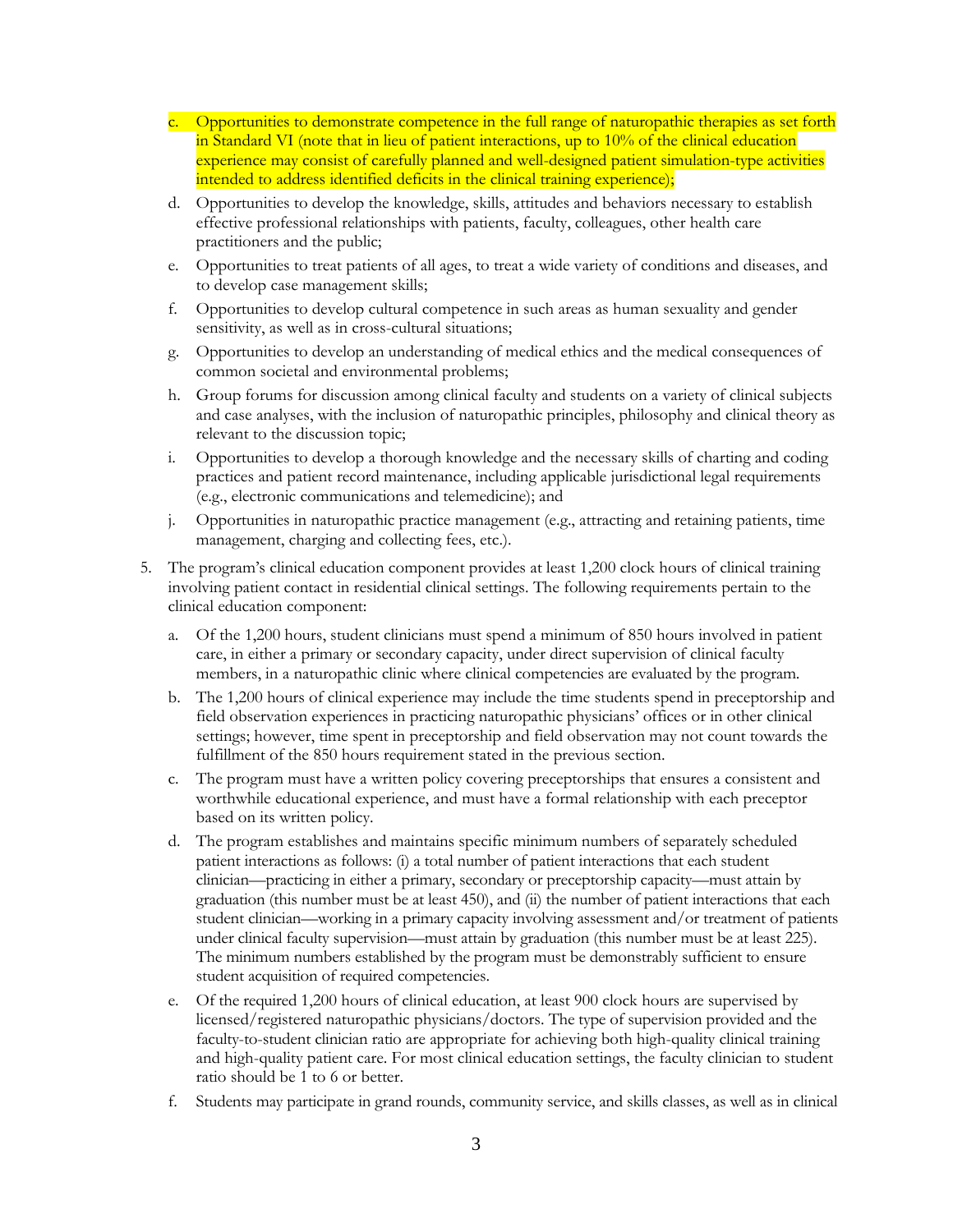posts such as the dispensary/medicinary, laboratory, reception, diagnostic imaging, etc. These activities may not, however, count towards the fulfillment of the 1,200 hour clinical requirement.

### **D. Clinic Administration, Resources, and Facilities**

- 1. Clinical education is overseen by an appropriately qualified senior academic administrator, typically an experienced naturopathic physician/doctor qualified to provide clinical instruction. There is sufficient administrative staffing in the clinic(s) to meet the needs of the clinical training component and effectively operate the clinic.
- 2. Clinical education generally takes place in-person in healthcare clinics and/or hospitals that provide patient care in accordance with applicable local, state/provincial and federal requirements governing health and safety. However, up to 25% of patient interactions may be conducted remotely using compliant telemedicine technology, provided that the program has in place a set of policies/guidelines that define with specificity how such telemedicine interactions shall be conducted, what competencies and clinical experiences are to be attained, how supervision will be provided, and how these interactions will be documented and medical records appropriately maintained. Quality assurance standards and practices are in place, including evaluation of clinical outcomes.
- 3. Clinical education is conducted in accordance with published policies on ethical behavior for students, clinical faculty, administrators and staff, and in accordance with policies and procedures on quality assurance and conflict-of-interest.
- 4. There is sufficient patient volume for the number of student clinicians. Students are counted as patients for the purpose of student clinicians fulfilling patient interaction requirements only when a student seeks treatment as a regular patient for a genuine medical need.
- 5. Sufficient resources are allocated to the clinical education component of the program to achieve its educational mission and outcomes. Patient-care rooms, clinical laboratories and other clinical facilities are appropriately equipped to enable students to practice the full range of naturopathic modalities, and there is access to a dispensary that supports the needs of the program.
- 6. There are record-keeping procedures in place that fully document completion of clinical education requirements.
- 7. The program must maintain clinical records (including, where appropriate, electronic records) of patients that are accurate, secured, backed up, complete, and kept confidential in accordance with applicable legal requirements. Clinical record keeping practices must conform to generally accepted standards of healthcare practice; clinical charts must be signed by the student and the supervising clinician.
- 8. The following requirements pertain to affiliated clinical training sites at which students may fulfill a portion of the 850 hours clinical education requirement stated above:
	- a. A written affiliation agreement must be in place whenever an affiliated clinical training site is not under the direct administration of the program. The agreement must clearly state the educational goals for the training site and the role of the student clinicians.
	- b. The program's standards, policies and procedures must be consistently applied to student clinicians regardless of the training site, and student clinicians must receive comparable educational opportunities and experiences at all sites;
	- c. The program must employ student evaluation procedures at affiliated training sites comparable to those used at the main teaching clinic, including procedures for evaluation of clinical competencies and student achievement;
	- d. Instructors at affiliated sites must have a formal written arrangement with the program, and must have qualifications comparable to the program's clinical faculty and perform the same functions.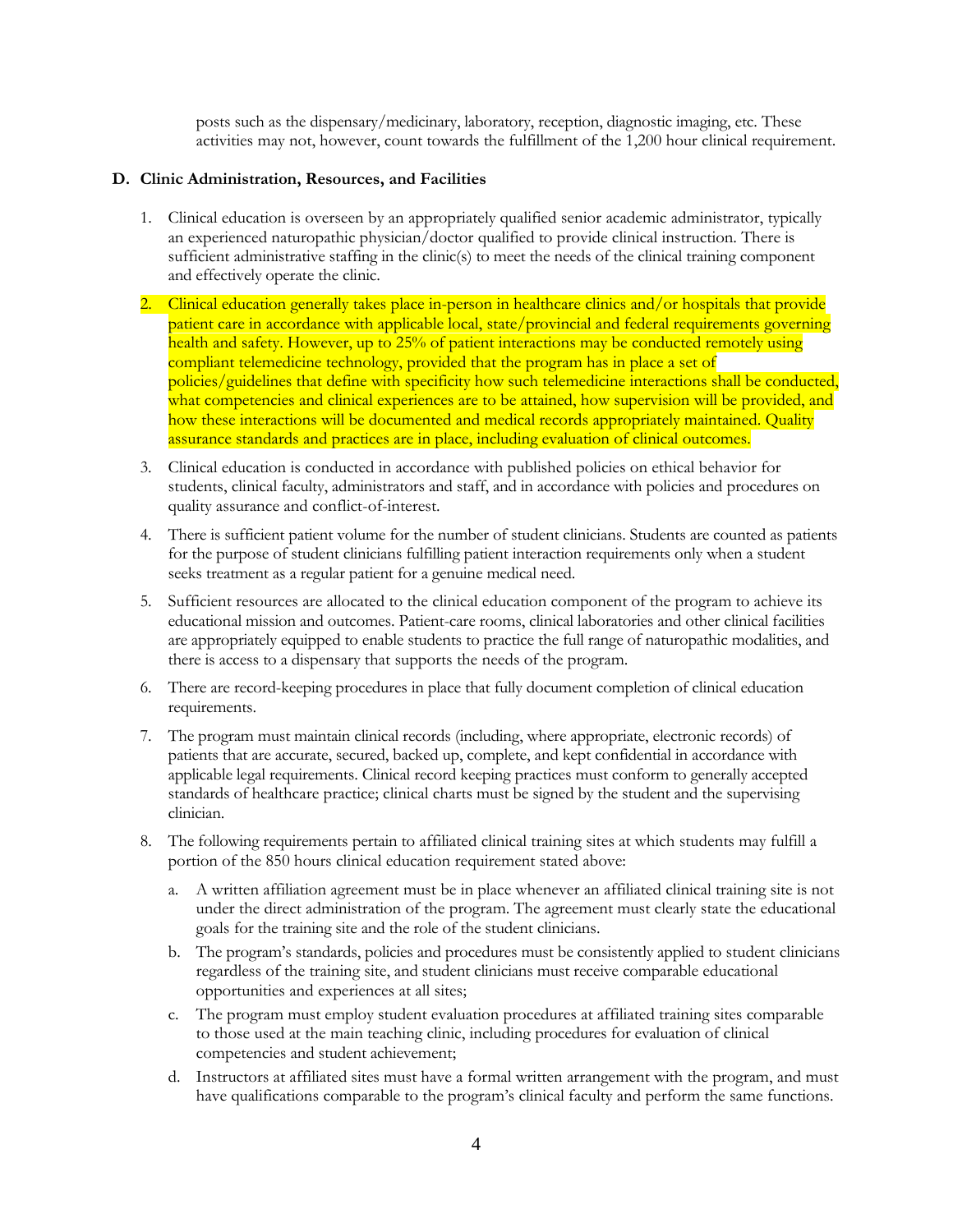# ■ Guidelines on the Use of Information and Communication Technology in Naturopathic **Medical Education**

*Adopted: December 2015*

#### **Introduction**

In 2011, the Council established a Taskforce on Distance Education to examine the use of distance learning in naturopathic medical education and its implications for CNME accreditation standards. CNME-accredited doctoral programs in naturopathic medicine (ND programs) were consulted regarding the anticipated use of distance learning in the context of naturopathic education, and extensive discussions took place at several Council meetings on whether and to what extent distance learning should be allowed under CNME's standards and policies.

After reviewing U.S. Department of Education requirements, the practices of regional accrediting bodies, trends in medical education, the position statement published by the Liaison Council on Medical Education1 (LCME), and innovations in higher education institutions, the taskforce developed the this document formally adopted by the Council—that sets forth guidelines for CNME-accredited ND programs in their use of distance learning and in their interpretation of the CNME accreditation standards, which also reflect the core principles outlined below.

The following terms are used in these guidelines:

**Distance learning:** A mode of education where the learner and learning resources are separated by time and/or space. Distance learning encompasses all technologies and other forms of learning (e.g., print, web-mediated, teleconferencing) in the acquisition of knowledge and skills. The scope of distance learning can include: the use of on-line instruction that replaces face-to-face classroom instruction; synchronous and asynchronous lecture delivery to students that are distributed in different sites; telemedicine technology; and using e-learning activities to supplement classroom-based activities (often referred to as hybrid, flipped classrooms, or blended learning).

**Flipped Classroom:** This term refers to a delivery mode where new course material is assigned as prelearning by students prior to class sessions, instead of by lecture in class, through such means as recorded lectures, annotated PowerPoint presentations, reading assignments, links to other media, etc. The time spent in class is focused on deepening understanding of key concepts through their application—e.g., utilizing problem-solving, case studies, etc.—with immediate and formative feedback from faculty and peers playing a crucial role.

**Hybrid learning/blended learning:** This refers to courses that blend traditional in-class face-to-face instruction with e-learning (web-based) activities.

**Information and Communication Technology (ICT):** A comprehensive term describing the use of elearning and other technologies in the delivery of education.

**Telemedicine:** Involves the use of telecommunication and information technology in the care of patients at a distance.

ii Liaison Committee on Medical Education (LCME). 20015, Accreditation issues related to spatial and temporal distance learning, accessed 17 October 2015, <http://www.lcme.org/publications/accred-issues-spatial-temporal-distancelearning.doc>.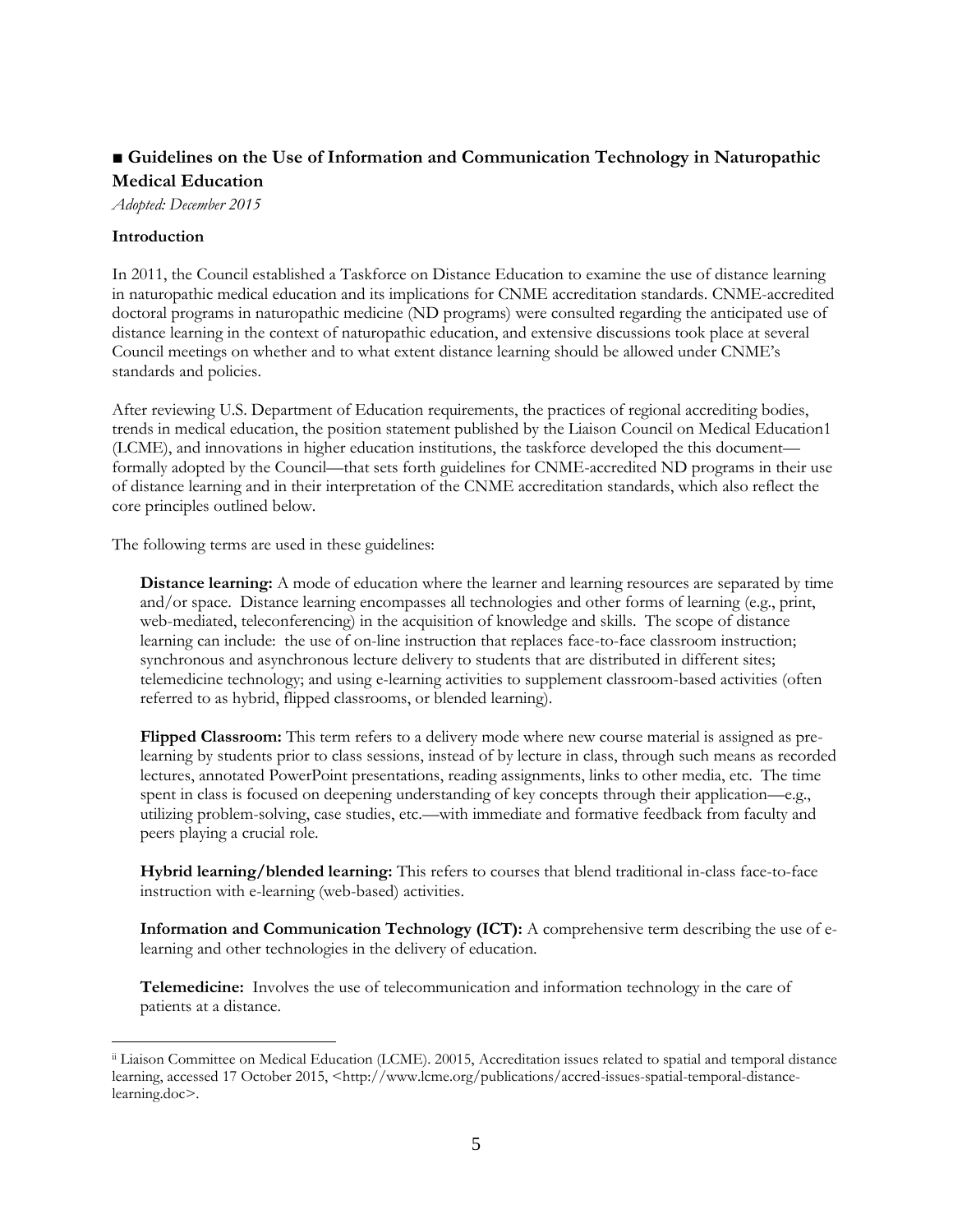## **Core Principles Guiding Naturopathic Medical Education**

Modelled after the LCME's guidelines on distance education articulated in its document "Accreditation Issues related to Distance Learning: The Perspective of the Liaison Committee on Medical Education," this document outlines the core principles that guide the delivery of naturopathic medical education, and discusses how the use of distance learning may be interpreted according to CNME Standards of Accreditation for Naturopathic Medical Education.

1. **Naturopathic medical education occurs within a community of learning.** A community of learning has many facets. It can refer to the day-to-day synchronous and asynchronous interactions between and among students, faculty and staff of the educational institution (e.g., face-to-face, small group, peer-topeer, faculty-to-student, faculty-to-faculty, class cohort, ICT platforms). These individual, small group and cohort-derived communities are important in promoting a sense of collegiality and identity within the naturopathic profession, reinforce principles of life-long learning, and enhance the likelihood of collaboration in professional health care by graduates. A community of learning also reflects the naturopathic principle of *Docere* (Doctor as Teacher), where the educational institution engenders a culture of mentorship, preceptorship and peer-to-peer learning, and where a cohort of students learns together spatially and temporally. It also refers to faculty working in collaboration with each other and with administrators in the development and evaluation of the naturopathic curriculum.

A community of learning should pervade all aspects of the educational delivery of the naturopathic program, and should provide for frequent and meaningful interaction between faculty and students, faculty among faculty, and students among students. While distance learning may play a role in naturopathic medical education, the CNME task force maintains that the majority of the academic component should occur face-to-face, and that any on-line activity should include the provision for peers and instructors to interact with one another in meeting course objectives.

Implications for Accreditation: If a substantial portion of the ND curriculum is delivered through distance learning with little to no interaction with peers, faculty and the school, then the school is not in compliance with accreditation standards.

2. **The curriculum must be organized and coherent, with defined program and course learning outcomes**. Competencies for courses and the overall program should be well-defined, and the instructional design and delivery of the curriculum should flow from and reflect the competencies that are to be attained.

Implications for Accreditation: If the curriculum is not organized and well defined, and the instructional delivery model does not match the intended learning outcomes, then the program is not in compliance with accreditation standards.

3. **Mentored experiential learning and face-to-face interactions amongst students and faculty, including in the context of supervised clinical training, are highly valued, and necessary in the formation and development of the competent naturopathic medical graduate**. It is the position of the CNME that while several instructional methods can be used in the delivery of the program, the curriculum offered must be primarily residential in nature with the majority of the academic program delivered on campus. Additionally, no more than 25% of the clinical requirements may be attained through telemedicine, as outlined under Part C of Standard VI

Implications for Accreditation: If the majority of the naturopathic program is non-residential and delivered through distance learning, then the program is not in compliance with accreditation standards.